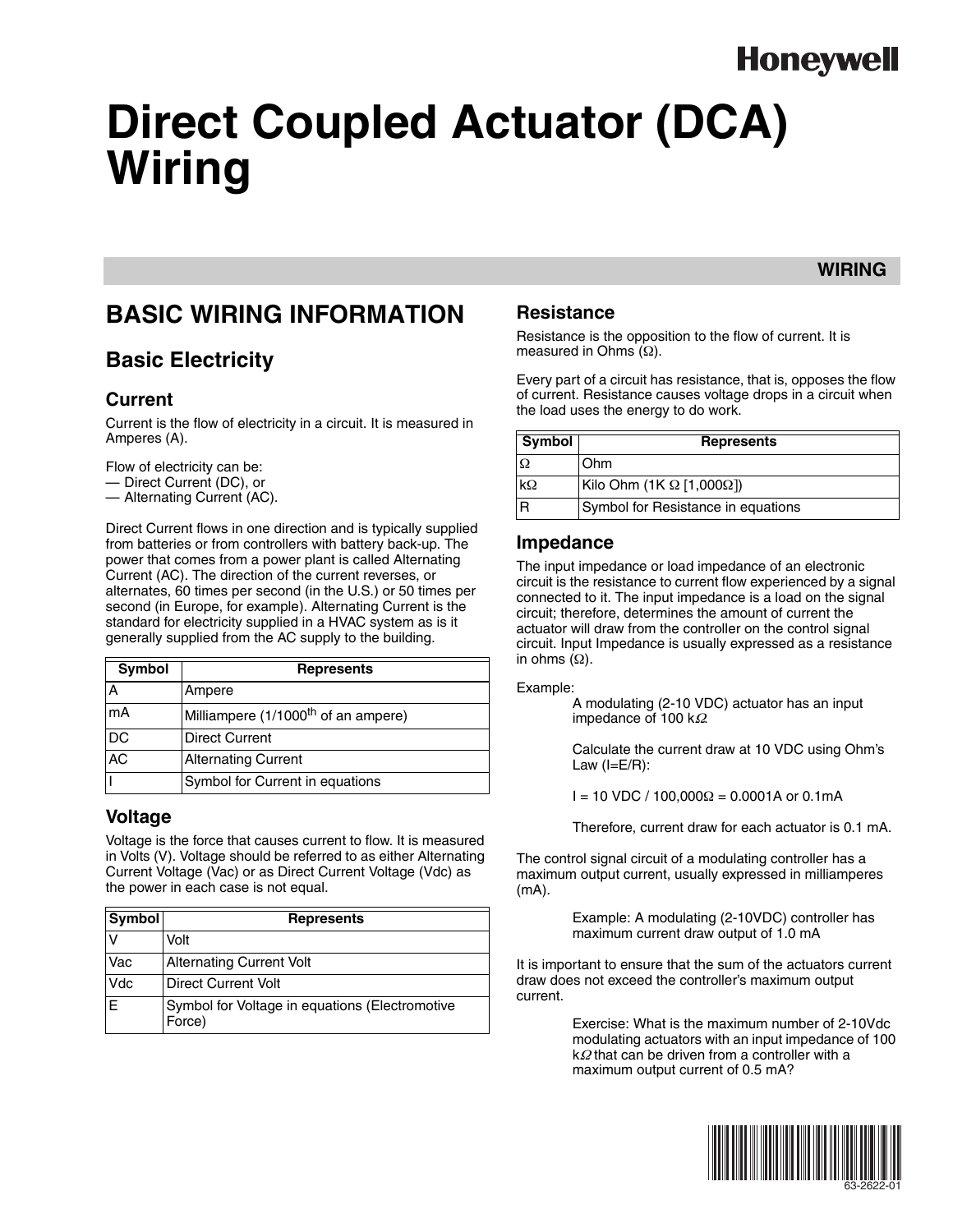- **1.** Calculate the current draw of one actuator:  $I = 10$  Vdc / 100,000 $\Omega$ I = 0,0001A or 0.1 mA
- **2.** Divide the current draw of one actuator into the maximum output current of the controller:  $0.5$  mA  $\div$  0.1 mA = 5 Number of Actuators  $= 5$

#### **Ohm's Law**

Ohm's Law states the relationship between Current, Voltage and Resistance in a circuit. Ohm's Law is an algebraic equation, which allows us to understand what happens in a circuit:

| E=I*R Voltage is equal to Current multiplied by Resistance |
|------------------------------------------------------------|
| I=E/R Current is equal to Voltage divided by Resistance    |
| R=E/I Resistance is equal to Voltage divide by Current     |

#### **Power**

Power is the rate at which energy can be supplied or used. Electrical power is measured in Watts (W).

| W           | Watt                                                                    |
|-------------|-------------------------------------------------------------------------|
| <b>KW</b>   | Kilo Watt $(1 \text{ kW} = 1,000 \text{ W})$                            |
| P           | Symbol for Power in equations                                           |
| $P=E^*$     | Power is equal to Voltage multiplied by Current                         |
| $P=I^{2*}R$ | Power is equal to Current squared multiplied by<br>Resistance           |
|             | $ P= E^2/R $ Power is equal to Voltage squared divided by<br>resistance |

### **Power Consumption (Watts vs. VA)**

#### **Watts (W)**

For purely resistive loads, such as heating elements, powered from either direct current or alternating current, power consumption can be calculated using the following equation and is rated in Watts (W).

P=I<sup>\*</sup>E (Wattage is equal to Current multiplied by Voltage)

### **Volt-Amperes (VA)**

Actuators are not purely resistive loads. The electric motor and actuator control circuits have inductive and capacitive loads as well. When powering actuators from alternating current, the inductive and capacitive loads force the current and voltage out of phase. This results in a current change and apparent power consumption  $(P_A)$ . Apparent power can be calculated using the same equation. However, as the current may be different the rating is in VA.

 $P_A=I^*E$  (where Current is that which is out-of-phase)

#### **NOTE: Typically, it is not necessary to calculate actuator VA as it is rated in the actuator's specification.**

### **Transformer Sizing**

Transformers used to supply alternating current are rated in volt-amperes (VA). To ensure a properly sized transformer, add the power consumption of all loads in volt-amperes (VA). Ensure that the transformer's VA rating exceeds the sum of the power consumption of all loads connected to that transformer.

### **Electric Circuits**

Electric circuits consist of a power source, connecting wires or conductors, and a device that uses the electrical energy. The device that uses the energy is called the load. For current to flow in an electric circuit, there must be a complete path from the common or negative terminal of the power source, through the connecting wires and load, back to the hot or positive terminal of the power source.

### **Types of Circuits**

There are two basic electrical circuits, Series and Parallel.

### **Series Circuits**

- The current is the same everywhere in the circuit
- The total resistance is equal to the sum of the resistances in the circuit:

$$
R_T = R_1 + R_2 + \dots R_n
$$



#### **Parallel Circuits**

- The voltages across each branch are equal.
- The total circuit current is the sum of the branch circuits.

$$
\mathbf{I}_T = \mathbf{I}_1 + \mathbf{I}_2 + \dots \mathbf{I}_n
$$

— The total resistance is less than the resistance of any branch.

$$
1/R_T = 1/R_1 + 1/R_2 + \dots 1/R_n
$$



 $1/R<sub>z</sub> = 1/R<sub>z</sub> + 1/R<sub>z</sub> + 1/R<sub>z</sub> + 1/R<sub>z</sub>$ Or

 $R_T = 1/100$  ohms + 1/100 ohms + 1/100 ohms + 1/100 ohms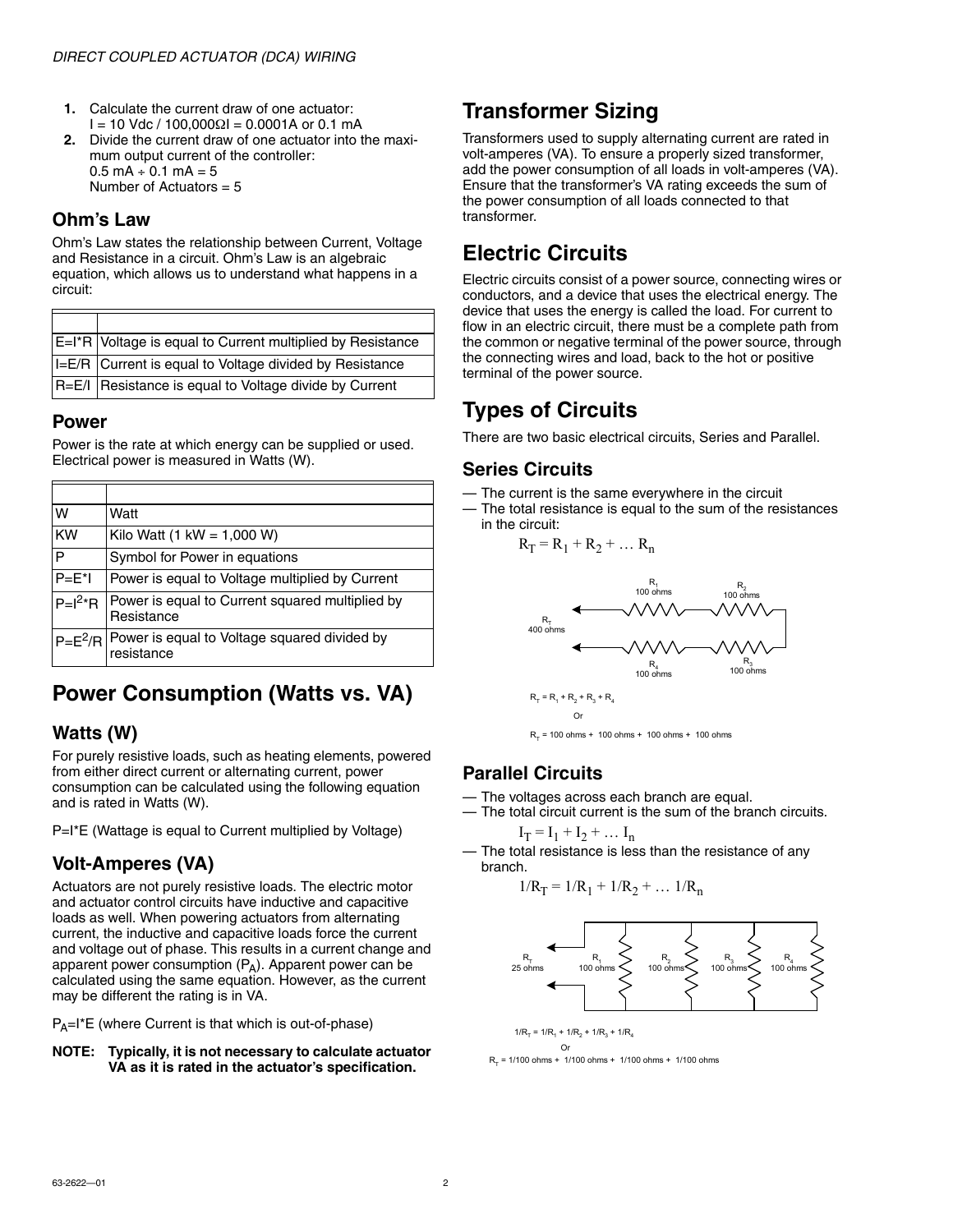### **Wire Length Guidelines**



### **Ground Loops**

Ground loops are created when an unintentional circuit is connected using ground as a conductor. Ground loops can introduce electronic "noise" into the control circuit, potentially

causing erratic response from the actuators. See the below diagrams for an example of ground loop and the proper wiring to eliminate ground loops.





#### *IMPORTANT*

*See Fig. 2 for correct wiring.*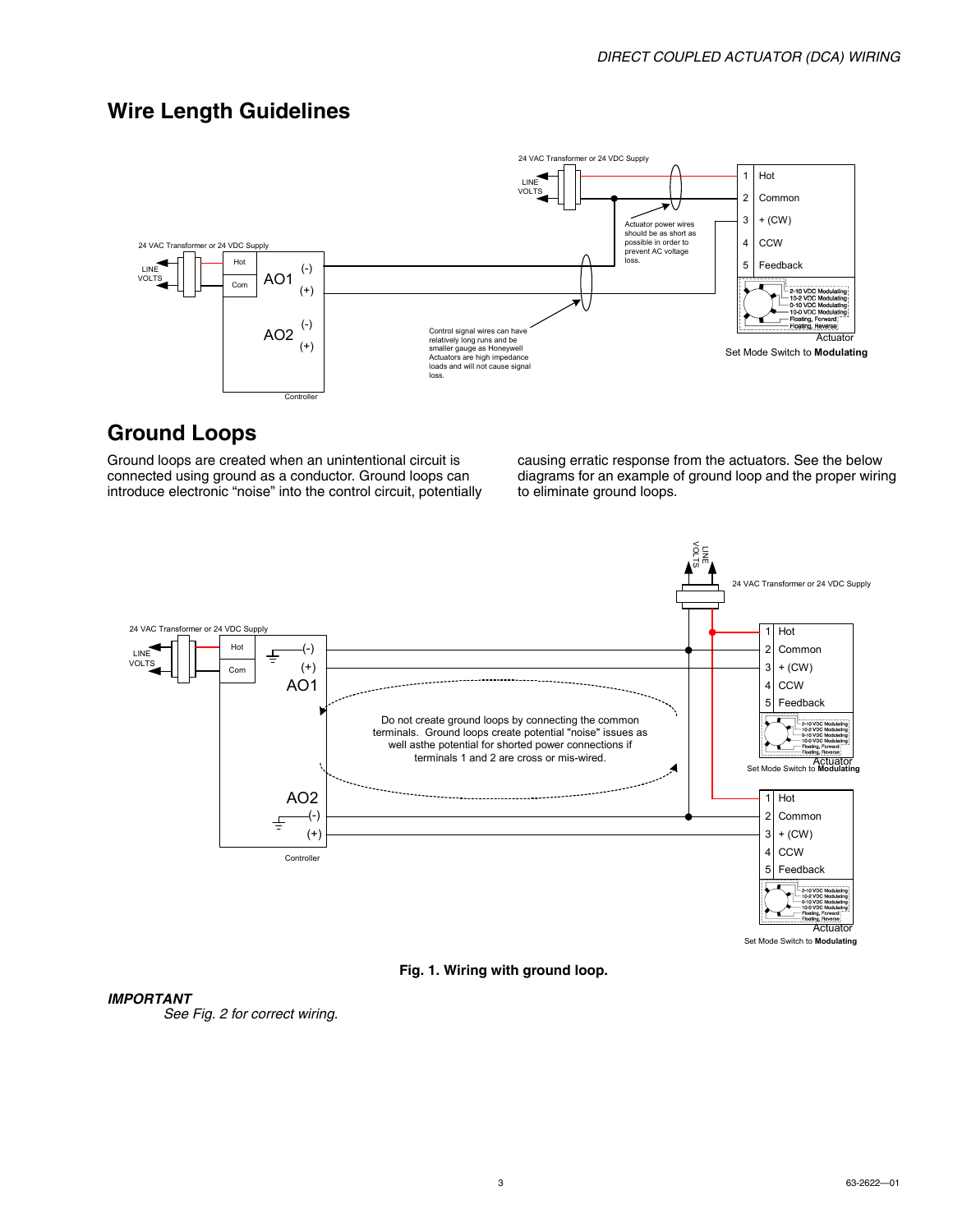

**Fig. 2. Corrected wiring without ground loop.**

### **CONTROL WIRING**

**Table 1. Control Circuits used with DCA**

| <b>Honeywell</b><br>Control<br><b>Series</b> | <b>Type</b>                                                                                                                  |
|----------------------------------------------|------------------------------------------------------------------------------------------------------------------------------|
| 40                                           | Line Voltage.<br><b>Two-position Spring Return Actuator</b>                                                                  |
| 60                                           | Low Voltage. SPDT or Floating.<br>Either Spring Return or Non-Spring Return<br>Actuators.                                    |
| 70                                           | Low Voltage. Proportional (usually analog<br>voltage or current).<br>Either Spring Return or Non-Spring Return<br>Actuators. |
| 80                                           | Low Voltage.<br>Two-position Spring Return Actuator                                                                          |

Actuators should match the type of controller from which they are controlled. Control circuits, especially direct digital, vary from product to product and from company to company. Control signal and supply voltage factors must be taken into account when selecting a DCA for an application. Honeywell has historically classified control circuits into groups and referred to them as Series 40, 60, 70, and 80. Knowing the series group provides much useful information. In most Honeywell part numbers the series designation is in the first number. A MS4120 is Series 40 and therefore is a line voltage, two-position actuator.

|                 |     |                 |                   | <b>Two-Position</b> |                                  |
|-----------------|-----|-----------------|-------------------|---------------------|----------------------------------|
| <b>Terminal</b> |     | <b>Floating</b> | <b>Modulating</b> | 24 Vac              | <b>120 Vac</b><br><b>240 Vac</b> |
| ⌒.              |     | power           | power             | power               | power                            |
|                 | 2   | common          | common            | common              | neutral                          |
|                 | 3   | CW              | input             |                     |                                  |
|                 | . 4 | CCW             |                   |                     |                                  |
|                 | 5   | feedback        | feedback          |                     |                                  |

#### **Table 2. Wiring Standard for MS and MN Actuators.**

### **Two-Position**

The most fundamental of control series is two-position. This indicates that the final control element is either full open or full closed with no intermediate positions. Most of these will use thermostats or controllers with single-pole-single-throw (SPST) or single-pole-double-throw (SPDT) switching. While this may appear to be a limited form of control it is adequate for many slow changing environments such as an make-up air damper. Series 40, 80 and sometimes Series 60 are twoposition. Series 40, 80 use a SPST controller to provide twoposition control. Series 60 uses a SPDT controller to provide two-position control.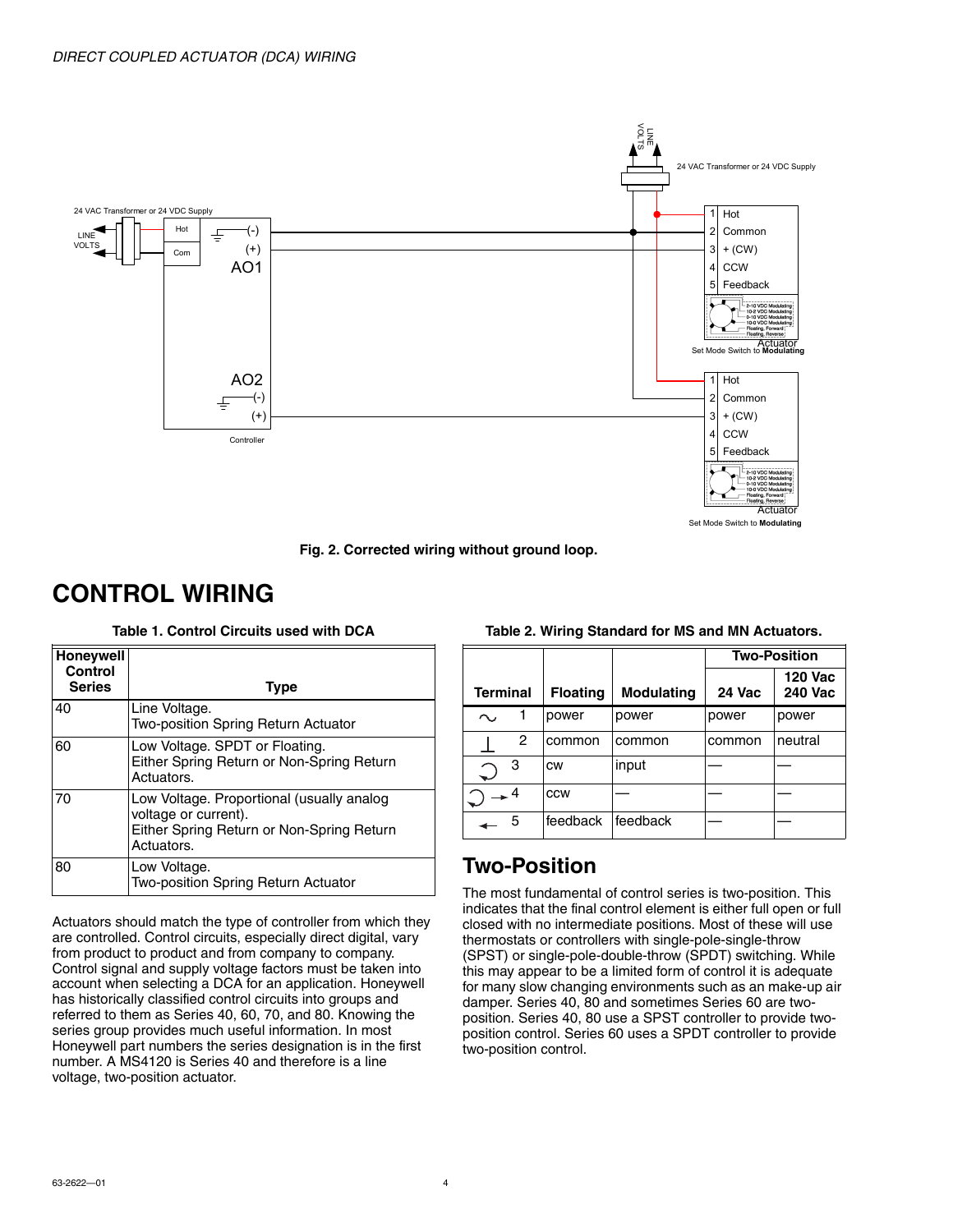Series 40 and 80 are identical except for the voltage of the control circuit. Series 40 is line, typically 120 volts AC, while Series 80 is low, typically 24 volts. A controller with SPST switching is used. The actuator is energized and repositioned fully to its other position. When the control point is attained the controller switch is opened, the actuator is de-energized and it is spring returned to its normal position. Applications for this type of actuator are:

- Outside air dampers on 100% outside air or make-up air handlers,
- Exhaust dampers controlled from a room thermostat to prevent overheating in a mechanical room,
- Barometric dampers that are opened to exhaust return air if the static pressure exceeds a setpoint,
- Combustion air inlet dampers for equipment rooms with boilers and furnaces.

### **Floating**

Floating control is a simple means to provide a modulated control without using analog signals. Floating controllers are similar to two-position Series 60 in that there are two separate control circuits. There is, however, an additional position in the center at which neither circuit is made. This has the effect of stopping the actuator regardless of its position. The actuator remains there till either of the two circuits, open or close, is

made again. Floating control such as this approximates modulation. Series 60 floating control actuators are typically selected for VAV box damper blade control or inlet vane control of VAV airhandlers.

### **Modulating**

Modulation, also referred to as proportional, has many more output positions for the actuator other than just open or closed. The total number of output positions is dependent upon the resolution of the control equipment. Typically the actuator is half open if the control point matches the setpoint of the controller. Modulation is preferable for most applications since it is feasible to more closely match the output of the controlled equipment with the requirements in the controlled area. This reduces cycling of the mechanical equipment while providing better control. Series 70 is modulating.

Series 70 devices use 0 to 10 volts dc (Vdc), 2 to 10 Vdc or 4 to 20 milliampere (mA) control circuits. These control circuit voltages are very prevalent today, making replacement of other company's actuators with Honeywell DCA economically feasible. Series 70 is intrinsically modulating with actuator feedback either built into the signal voltage or from a feedback signal. Series 70 actuators are supplied with 24 volts.

# **ON-OFF DIRECT COUPLED ACTUATORS**

### **Non-Spring Return Models**

### **ML6161, ML6174**



**Fig. 3. SPDT controller, two-position actuation.**







**Fig. 5. SPDT controller, two-position actuation.**

### **Spring Return Models**

### **Two-Position Control**



**Fig. 6. MS81XX, two-position actuation.**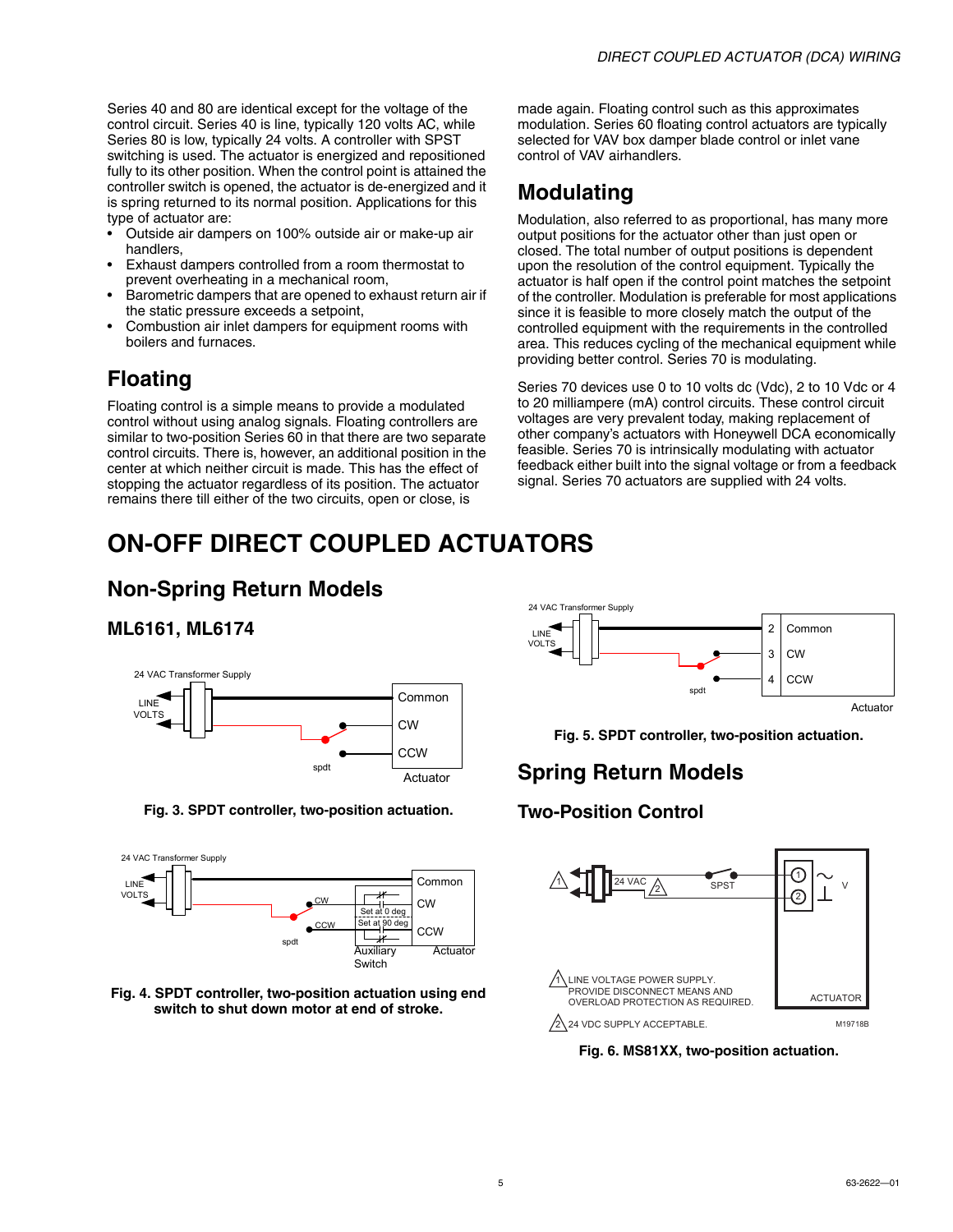

**Fig. 7. MS41xx, two-position actuation.**



**Fig. 8. MS75XX using spst, 3 wires from the controller.**



**Fig. 9. MS75XX using SPST, two controller wires.**



**Fig. 10. MS75XX using spdt, 3 wires from the controller.**

## **FAST-ACTING, TWO-POSITION ACTUATORS**







**Fig. 12. MS8120F.**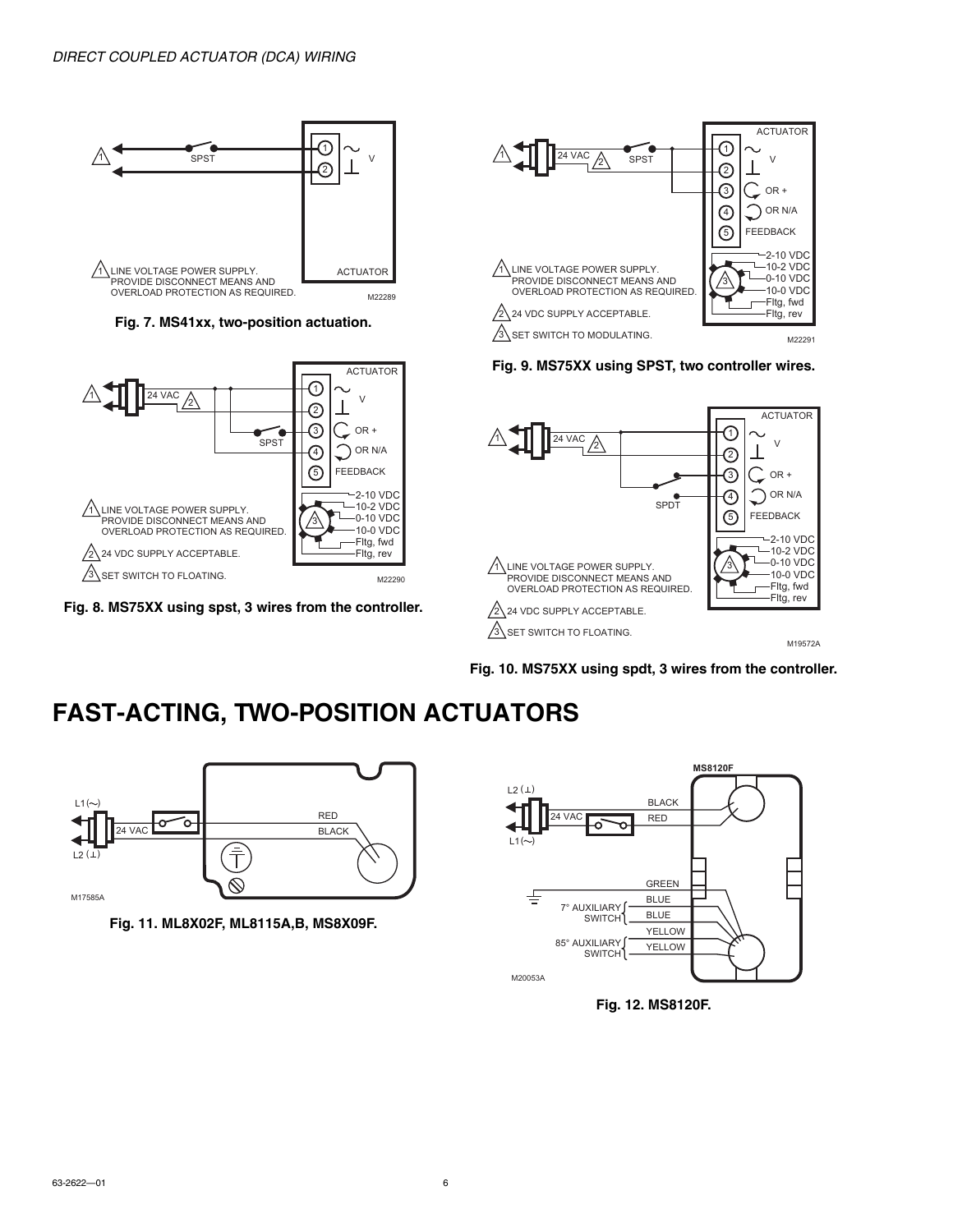

**Fig. 13. ML4X02F, ML4115A-D, ML4X09F (120 Vac).**



**Fig. 14. ML4X02F, ML4115A-D, ML4X09F (230 Vac).**



**Fig. 15. MS4120F.**



**Fig. 16. MS4620F.**

### **FLOATING DIRECT COUPLED ACTUATORS**

### **Non-Spring Return Models**







**Fig. 18. Floating N20, N34 Series (MN61XX, MN72XX).**

### **Spring Return Models**



**Fig. 19. Standard floating S03, S05, S10, S20 Series (MS81XX, MS41XX, MS75XX).**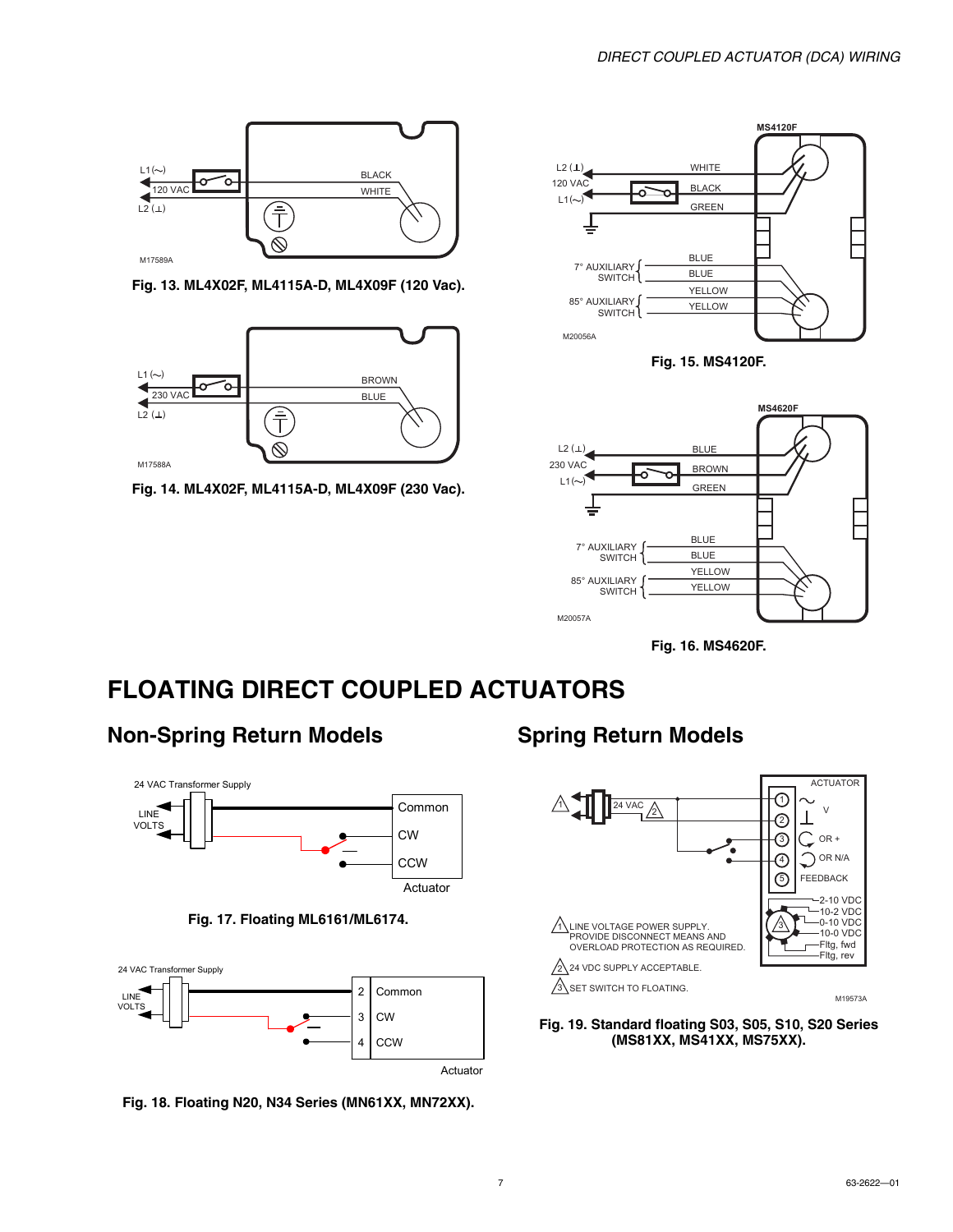





**Fig. 21. Low-side triac floating S03, S05, S10, S20 Series (MS81XX, MS41XX, MS75XX).**

# **MODULATING DIRECT COUPLED ACTUATORS**

### **Non-Spring Return Models**

### **One Controller, One Actuator**

#### **0/2 TO 10 VDC CONTROL SIGNAL**







**Fig. 22. Low-side triac floating S05, S10, S20 Series (MS81XX, MS41XX, MS75XX) with separate transformers.**



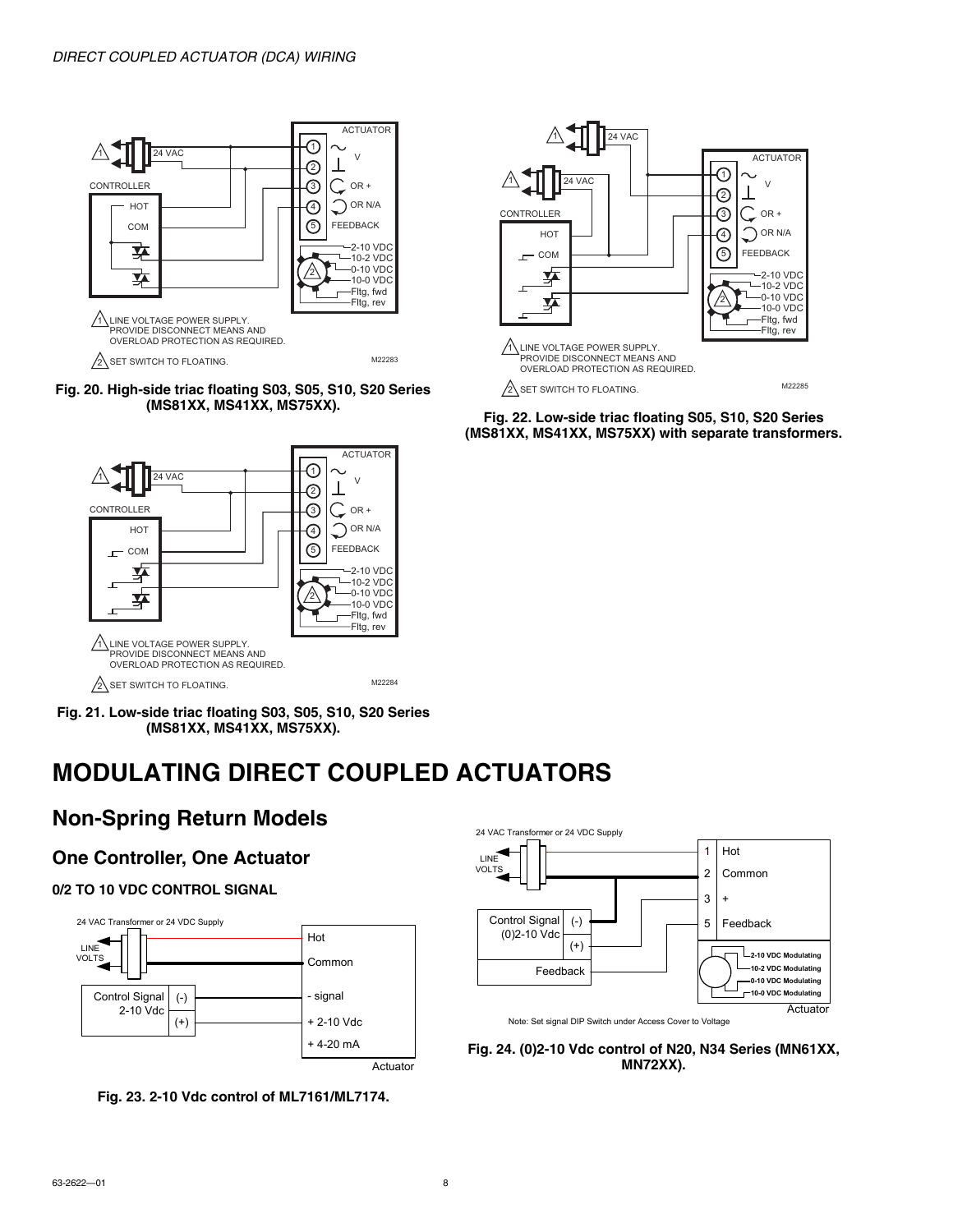#### **4 TO 20 MA CONTROL SIGNAL**



**Fig. 25. ML7161/74.**



Note: Set signal DIP Switch under Access Cover to Current

**Fig. 26. N20, N34 Series (MN61XX, MN72XX).**

#### **One Controller, One Actuator with Override**

#### **0/2 TO 10 VDC CONTROL SIGNAL**



**Fig. 27. Override to full open N20, N34 Series (MN61XX, MN72XX).**



#### **Fig. 28. Override to full closed ML6161/74.**



**Fig. 29. Override to full closed N20, N34 Series (MN61XX, MN72XX).**

### **One Controller, Multiple Actuators**

#### **0/2 TO 10 VDC CONTROL SIGNAL**



**Fig. 30. Single transformer wired in unison.**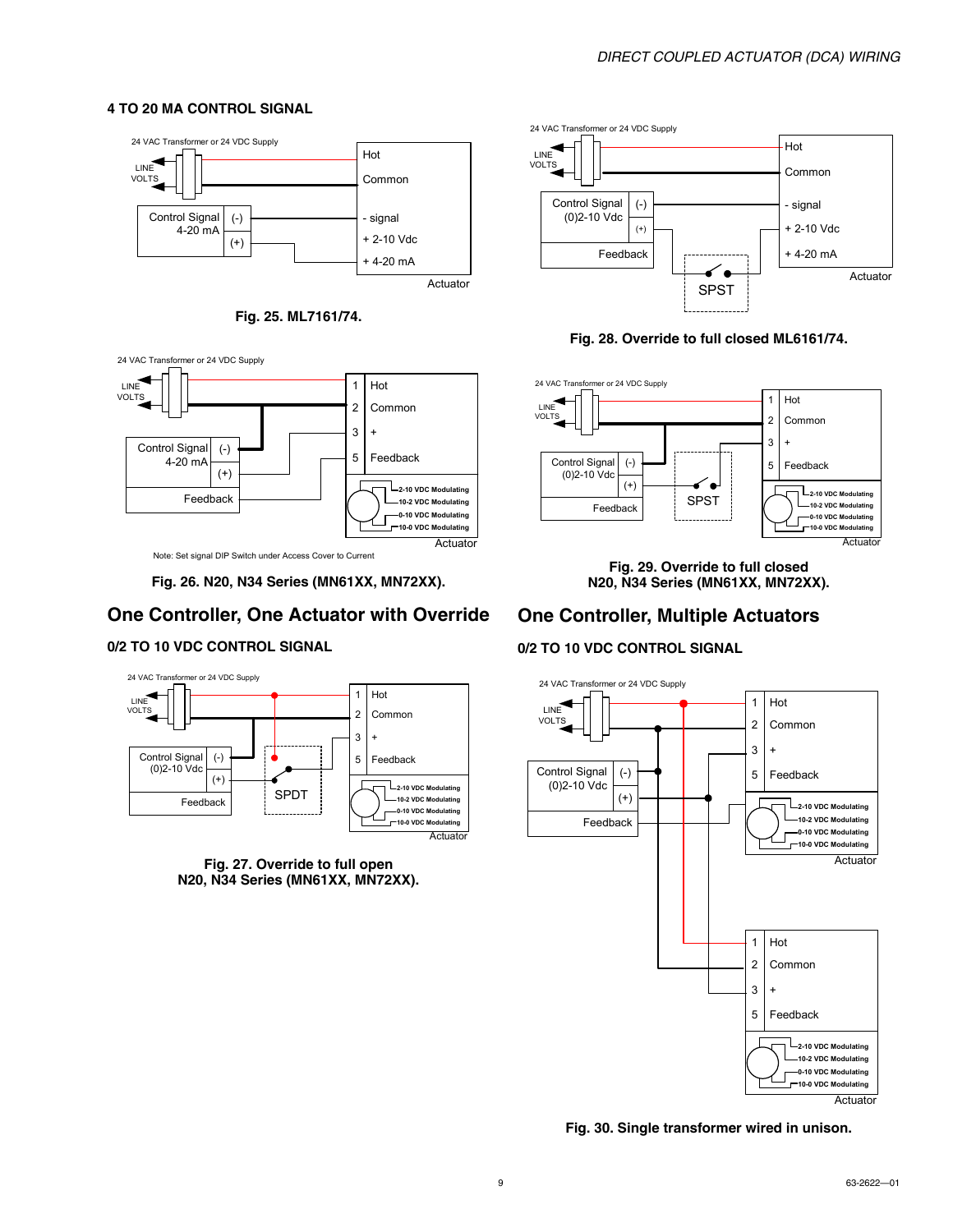

#### **Fig. 31. Single transformer, master drone.**



**Fig. 32. Separate transformers, wired in unison.**

#### **4 TO 20 MA CONTROL SIGNAL**



**Fig. 33. Single transformer, wired in unison.**

#### **MINIMUM POSITION POTENTIOMETER**







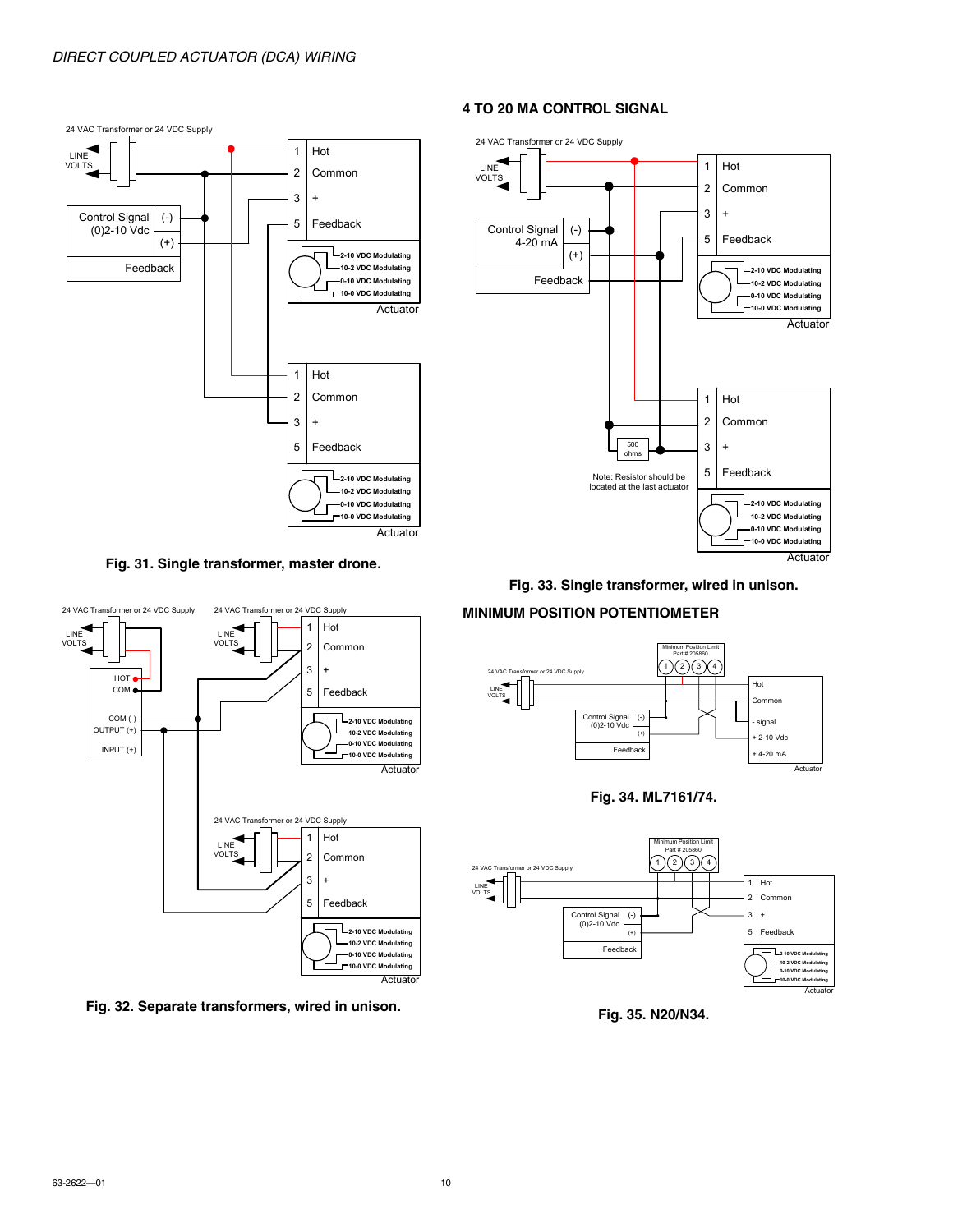### **Spring Return Models**

### **One Controller, One Actuator**



### **One Controller, One Actuator with Override**







**Fig. 40. Wiring for Sylk BUS, MS3103, 05 series.**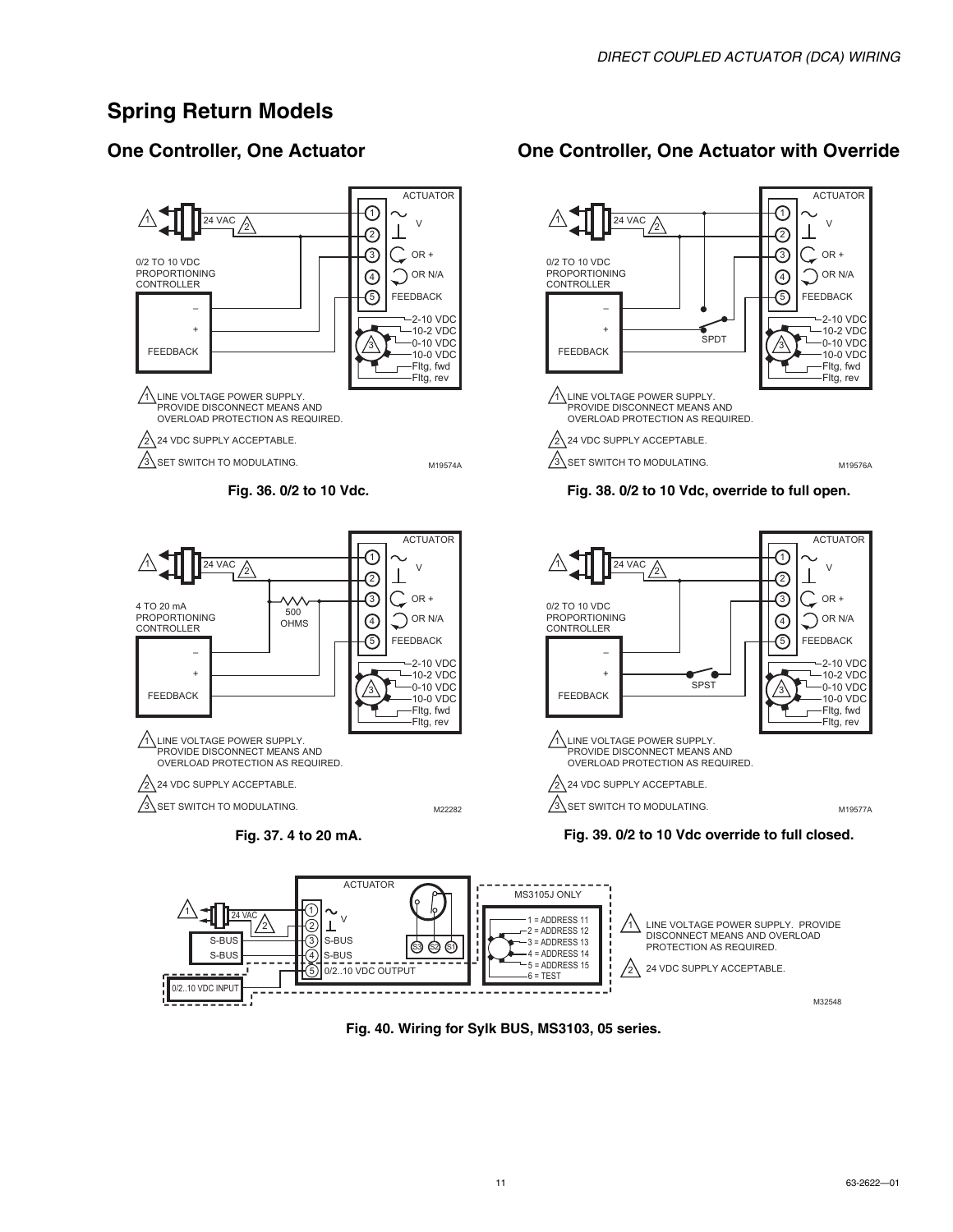### **One Controller, Multiple Actuators**



#### **Fig. 41. 0/2 to 10 Vdc, multiple DCA, one transformer.**



**Fig. 42. 0/2 to 10 Vdc.**



**Fig. 43. (0) 2-10 Vdc control as master drone.**



**Fig. 44. 4-20 mA control of multiple actuators.**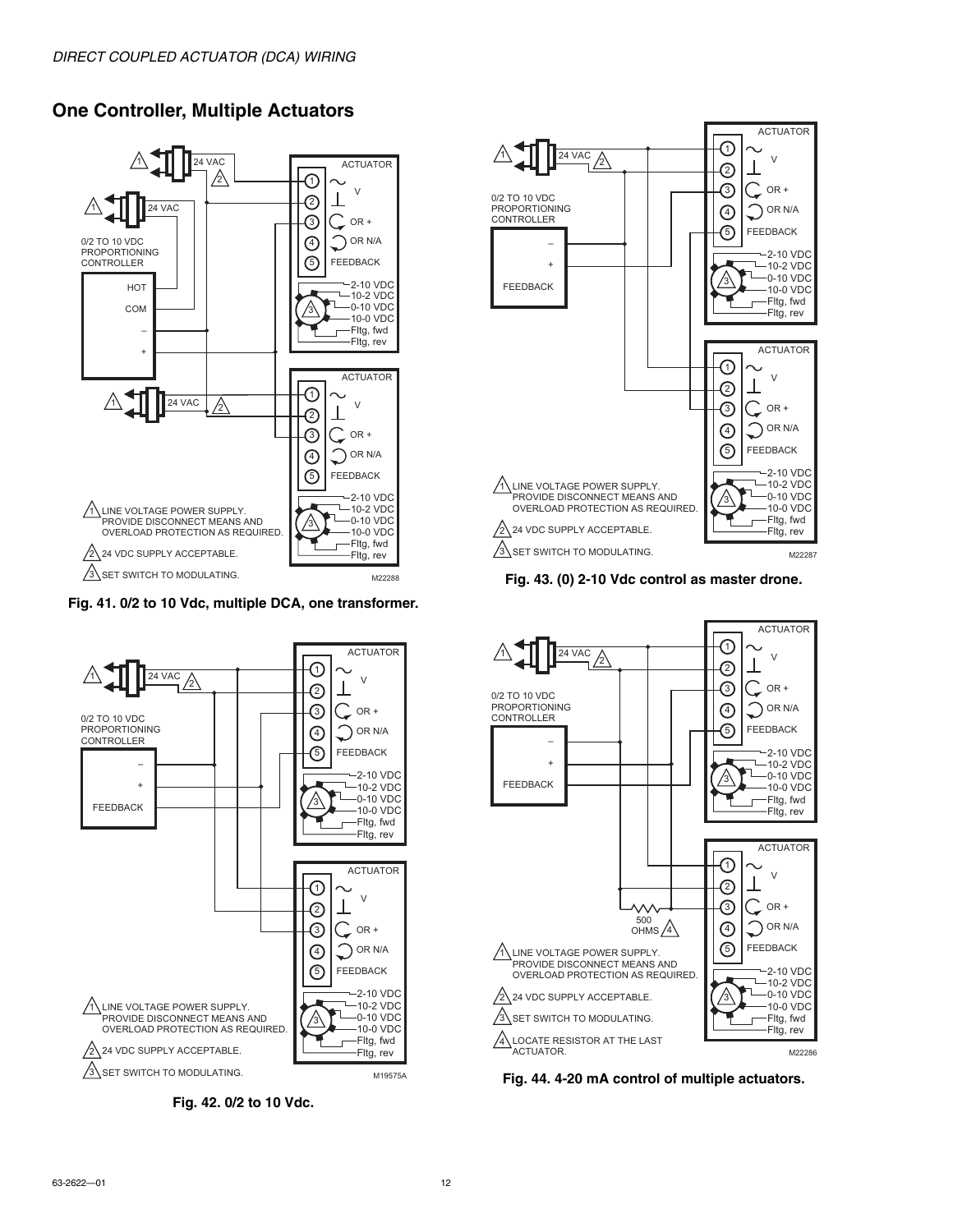

**Fig. 45. 0/2 to 10 Vdc control.**

### **Minimum Position Potentiometer**



Minimum Position Limit

**Fig. 46. 4-20mA control.**

### **Spring Return**



**Fig. 47. 135 ohm control of S03, S05, S10, S20 Series (MS75XX).**



**Fig. 48. Electronic series 90 control of S03, S05, S10, S20 Series (MS75XX).**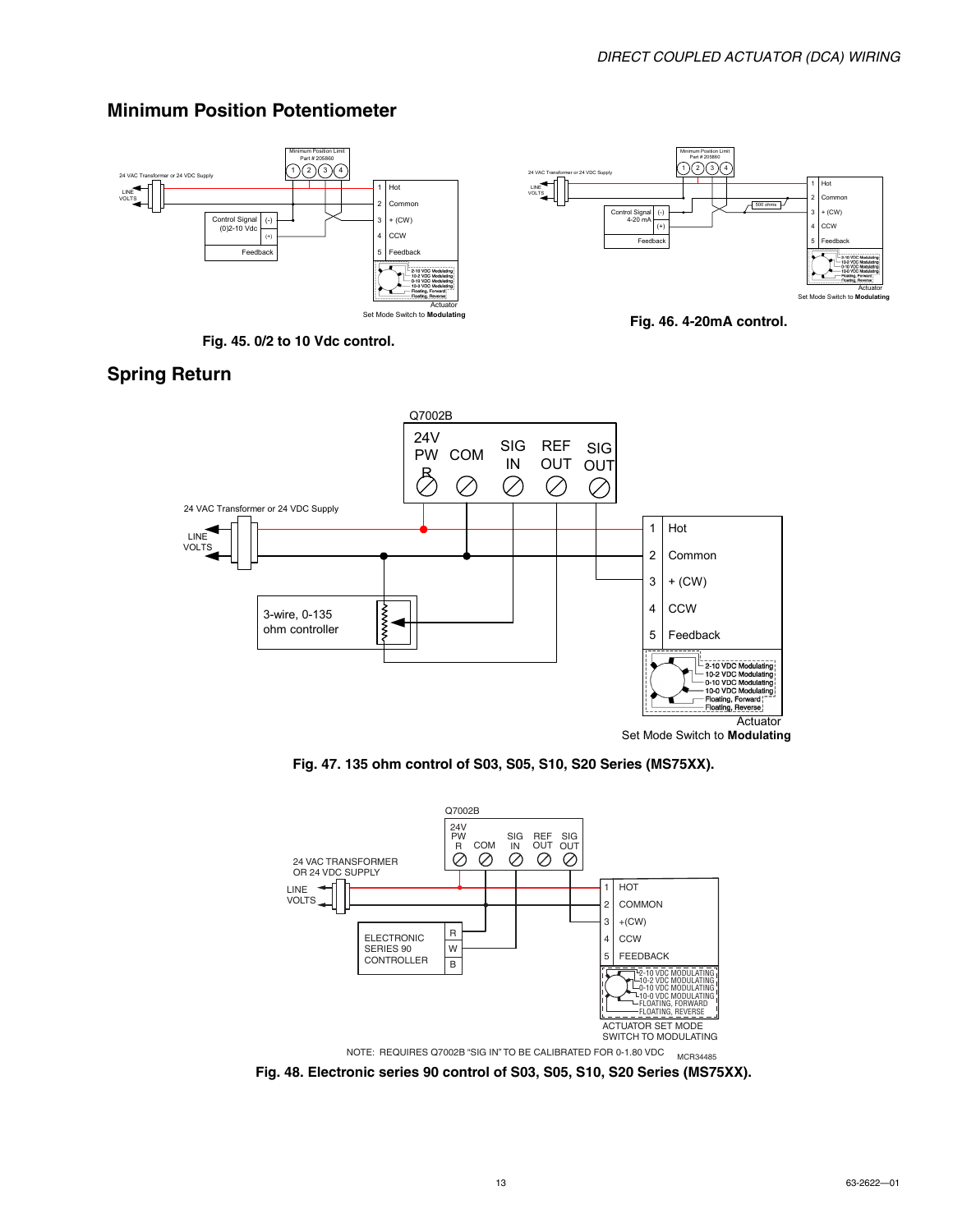# **AUXILIARY SWITCHES**



**Fig. 49. SW2-US Auxiliary Switch wiring.**



**Fig. 50. ML6161/74 switch package.**



#### **Fig. 51. S10, S20, N20, N34 Series (MS81XX, MS41XX, MS75XX, MN61XX, MN72XX) internal package.**



**Fig. 52. Fast-acting two position actuator switch package.**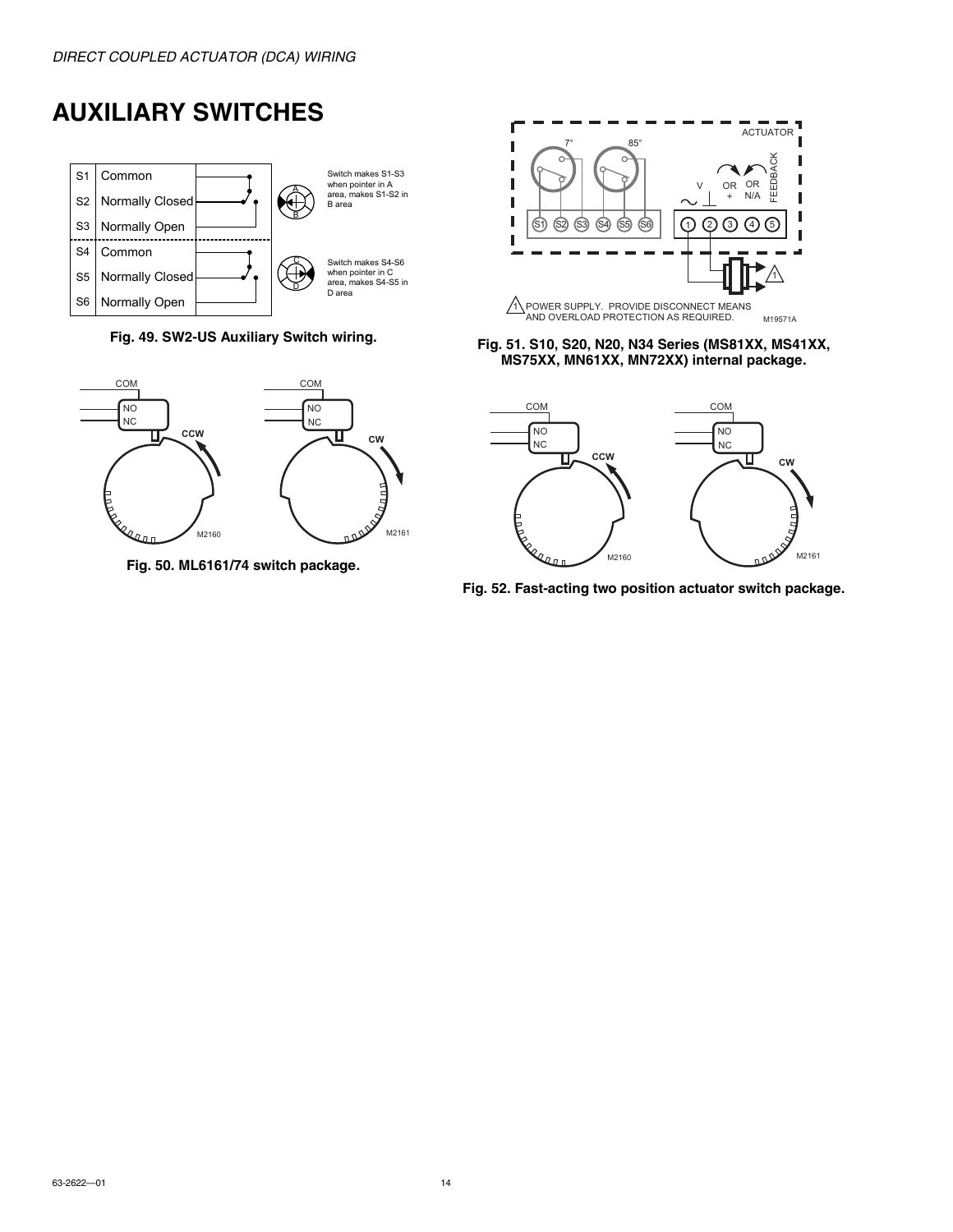### **NOTES**